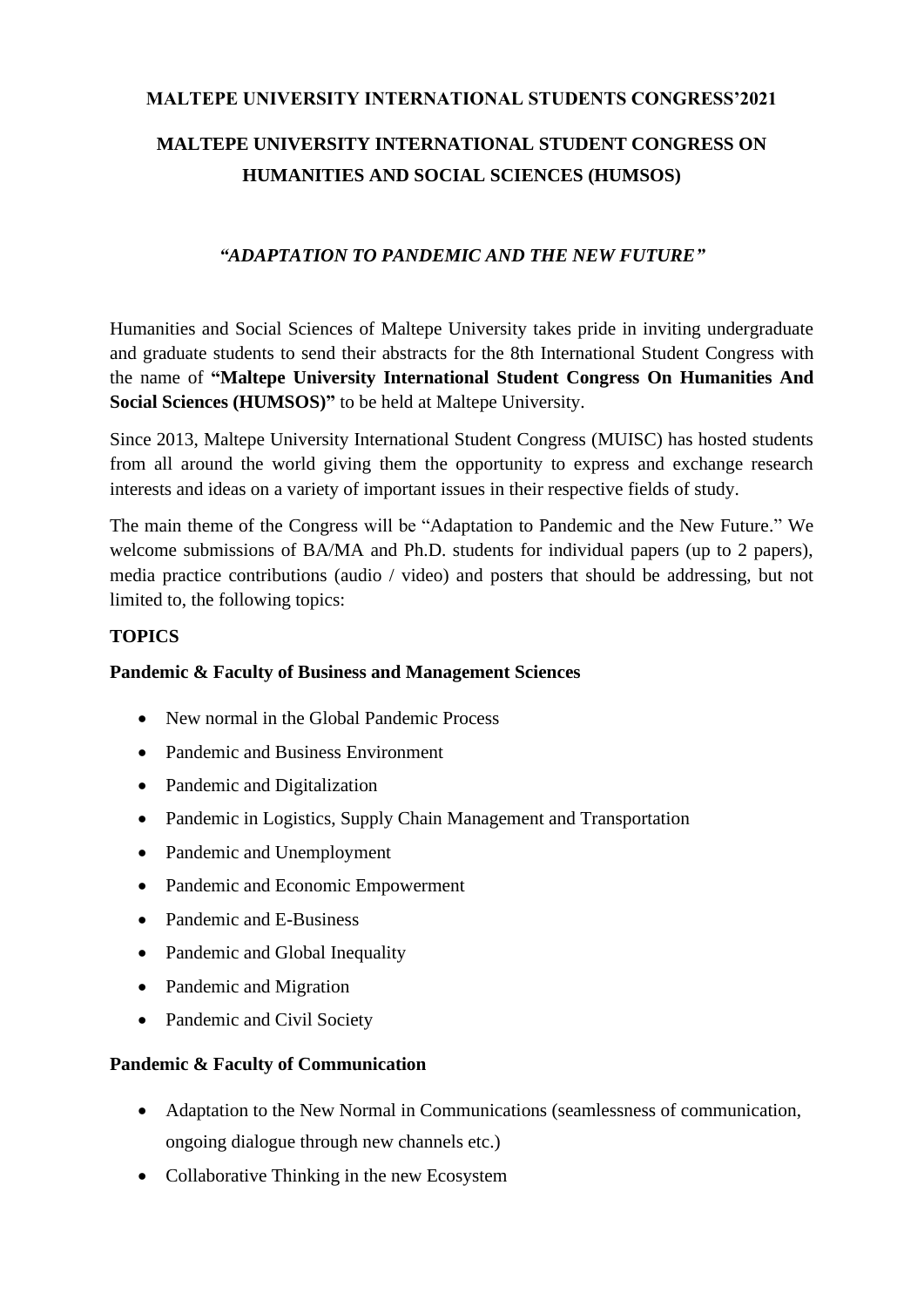- Media Coverage (e.g. fake news) during Covid-19 Pandemic
- Agenda Setting during Covid-19 Pandemic (Traditional vs. Digital Media)
- Film Studies in the Age of Covid-19 Pandemic
- Adaptation of Marketing Communication Strategy in the Post-Pandemic Period
- The Importance of Health Communication in the Post-Pandemic Period
- Changes in Digital Communication during Covid-19 Pandemic

#### **Pandemic & Faculty of Humanities and Social Sciences**

- Adaptation to social life in pandemic
- Attitudes and behaviors of people during the pandemic
- Transitions in social interactions interpersonal relationships
- Transitions in social habits
- Cultural considerations (the impact of the cancellation of many national cultural events, emergence of new socialies expressions)
- Positive and negative psychosocial outcomes of pandemic
- People's psychological coping strategies with pandemic
- Philosophy and pandemic process (epistemology, moral philosophy, ontology, philosophy of science, philosophy of art etc.)

# **Pandemic & Faculty of Education**

- Psychological Counselling and Psychological Services in Education During Pandemic
- Distance Learning
- Technology Use During Pandemic
- Adult Learning During Pandemic
- Early Childhood Education During Pandemic
- Philosophical Dimensions of Education
- Special Education During Pandemic
- Multicultural Education
- Parental Involvement in Education During Pandemic
- Comparative Education
- New Approaches to Assessment and Evaluation in Distance Learning
- Digital Learning
- Online Counselling
- Education Management During Pandemic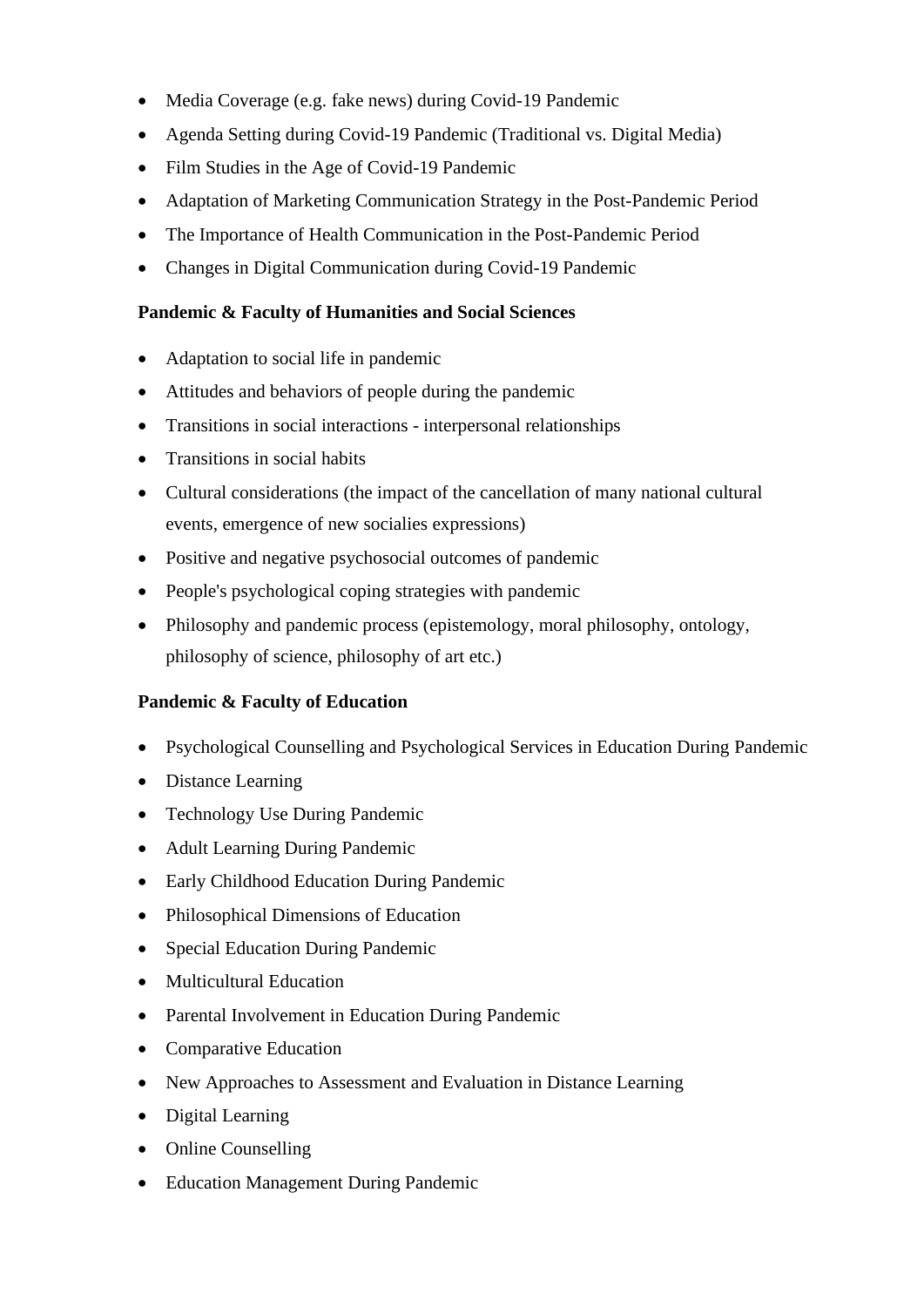- STEM (Science-Technology-Engineering-Math) Education
- Teaching Turkish as a Foreign Language
- Child Rights During Pandemic
- Vocational Guidance and Career Counseling

#### **Pandemic & Faculty of Law**

The Impact of COVID-19 Pandemic on :

- Contract Law
- Public Law
- Civil Law
- Investment Law
- Arbitration Law
- Labour Law
- Health Law
- Private International Law
- Intellectual Property
- Immigration
- Tax Law
- Criminal Law
- Insurance Law
- Family Law
- Human Rights
- Commercial Law

Submissions are accepted from Undergraduate or Graduate students from all Human & Social Sciences. Abstracts must be submitted via e-mail to humsos@maltepe.edu.tr and should contain a clear outline of the argument, theoretical framework, methodology and results.

| <b>IMPORTANT DATES</b>                |                   |
|---------------------------------------|-------------------|
| <b>Call for Paper</b>                 | February 02, 2021 |
| <b>Abstract Submission Deadline</b>   | April 02, 2021    |
| <b>Notice of Acceptance/Rejection</b> | May 03, 2021      |
| <b>Full Paper Submission</b>          | May 17, 2021      |
| MUISC'2021 (HUMSOS)                   | June 02-04, 2021  |